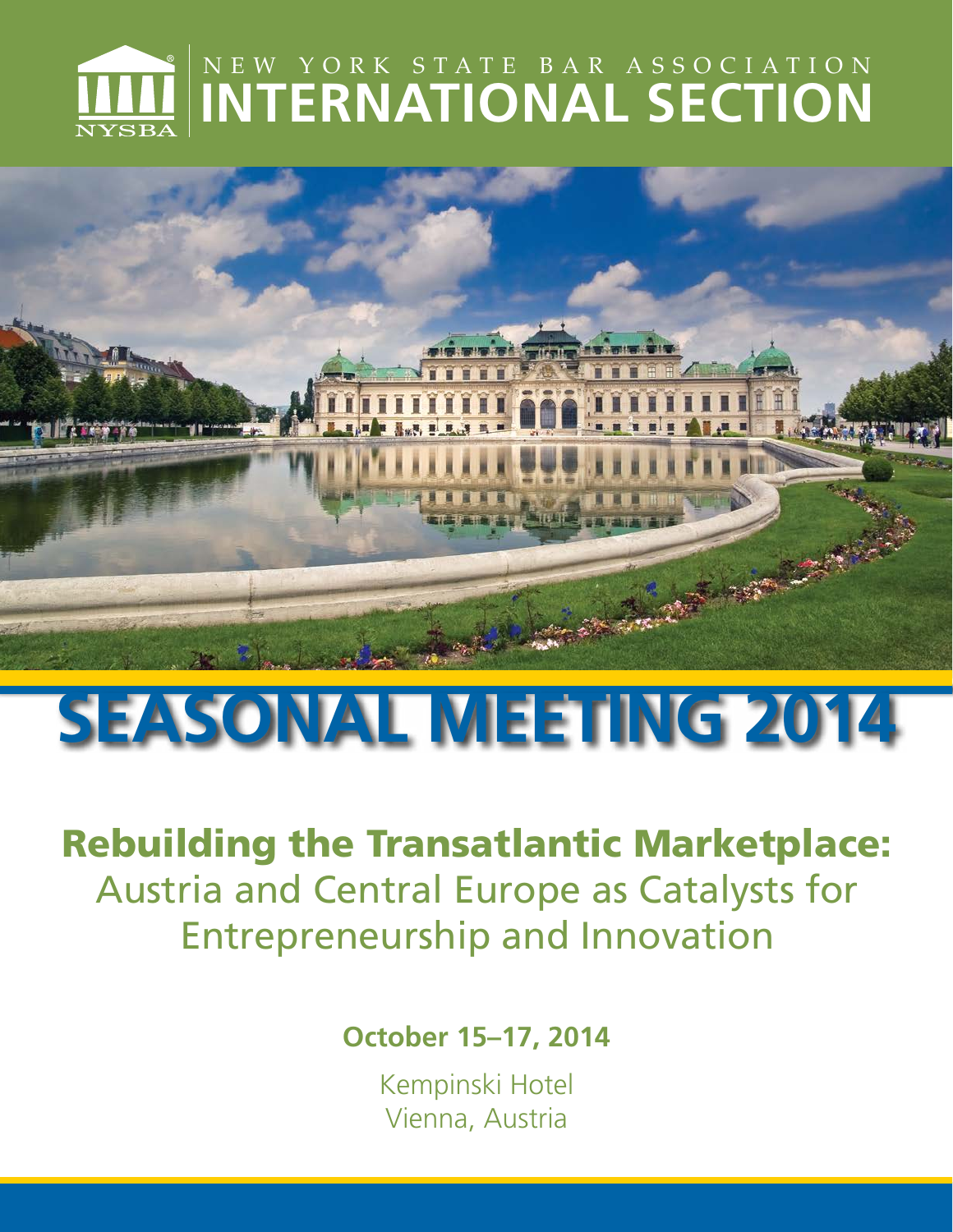# Vienna, Austria **INTERNATIONAL SECTION SEASONAL MEETING 2014**

# **Tuesday, October 14, 2014**

| Registration                                                                                               | 9:30 am $-$ 4:30 pm                           | Ring III,<br>Palais Hansen Kempinski Vienna                                                |
|------------------------------------------------------------------------------------------------------------|-----------------------------------------------|--------------------------------------------------------------------------------------------|
| <b>Executive Committee Dinner</b>                                                                          | 6:30 pm                                       | By Invitation of the Austrian Chapter Co-Chair,<br>Otto Waechter                           |
| Wednesday, October 15, 2014                                                                                |                                               |                                                                                            |
| Registration                                                                                               | $9:00$ am $-5:00$ pm                          | Palais Hansen Kempinski Vienna, Ring III                                                   |
| Chapter Chair Meeting and<br>Executive Committee Meeting and Luncheon                                      | $9:00$ am $-10:00$ am<br>10:00 am $-$ 1:00 pm | Ringturm                                                                                   |
| <b>Welcome Remarks</b>                                                                                     | $2:00 - 2:30$ pm                              | Werner Faymann, Prime Minister of Austria<br>Thomas N. Pieper, International Section Chair |
| <b>Plenary Session ONE</b><br><b>Bar Association Panel</b><br>Palais Hansen Kempinski Vienna, Ballroom     | $2:30 - 4:10$ pm                              | Co-Chair, Kenneth G. Standard, Epstein Becker &<br>Green, P.C.                             |
| <b>Plenary Session TWO</b><br>Privacy Post Snowden Disclosures<br>Palais Hansen Kempinski Vienna, Ballroom | $4:10 - 5:00$ pm                              | Jonathan Armstrong, Cordery<br>Gerald Ferguson, BakerHostetler                             |
| Transfer to Reception                                                                                      | 6:30 pm                                       | Front of Kempinski Hotel -<br>look for staff to quide you                                  |
| <b>Welcome Reception</b><br><b>Welcome Remarks</b>                                                         | $7:00 - 9:30$ pm                              | Supreme Court, rooftop<br>Alexa Wesner, United States Ambassador to Austria                |
| <b>Return Transfer to Kempinski Hotel</b>                                                                  | 9:30 pm                                       | Front of Supreme Court                                                                     |

## **Thursday, October 16, 2014**

Vienna International Centre (VIC), home to the United Nations in Vienna, All topics reflect the work of UNCITRAL

| United Nations |  |
|----------------|--|
|                |  |

| Transportation to the United Nations<br>*Please bring proper photo ID for security entrance*                                                                  | $8:10 \text{ am}$     | Front of Kempinski Hotel -<br>look for staff to quide you                                                                                                                                                                                              |
|---------------------------------------------------------------------------------------------------------------------------------------------------------------|-----------------------|--------------------------------------------------------------------------------------------------------------------------------------------------------------------------------------------------------------------------------------------------------|
| Arrive at UN for security check-in                                                                                                                            | $9:00$ am             | Vienna International Centre (VIC)                                                                                                                                                                                                                      |
| <b>Opening Remarks</b>                                                                                                                                        | $9:45$ am $-10:20$ am | <b>United Nations</b>                                                                                                                                                                                                                                  |
| <b>Track One - Regulatory and Administrative</b><br><b>UNCITRAL Cross Border Insolvency</b><br><b>Program 1</b> TBD in United Nations                         | 10:30 am $-$ 12:00 pm | Chair, Jenny Clift, UNCITRAL Secretariat                                                                                                                                                                                                               |
| <b>Track Two - Transaction</b><br>How Can a Company Grant Security in<br>Shares of its Subsidiaries?<br><b>Program 2</b> TBD in United Nations                | 10:30 am $-$ 12:00 pm | Co-Chair, Spyridon V. Bazinas, UNCITRAL Secretariat<br>Co-Chair, Otto Waechter, Graf & Pitkowitz Rechtsan-<br>waelte GmbH<br><b>Michel Deschamps</b> , McCarthy Tétrault (Montreal)<br>Charles W. Mooney Jr., University of Pennsylvania Law<br>School |
| <b>Track Three - Dispute Resolution</b><br>New UNCITRAL Transparency Rules in<br><b>Investor-State Arbitration</b><br><b>Programs 3</b> TBD in United Nations | 10:30 am $-$ 12:00 pm | Co-Chair, August Reinisch, University of Vienna<br>Co-Chair, Filip Boras, Baker & McKenzie LLP<br>Julia Salasky, UNCITRAL Secretariat                                                                                                                  |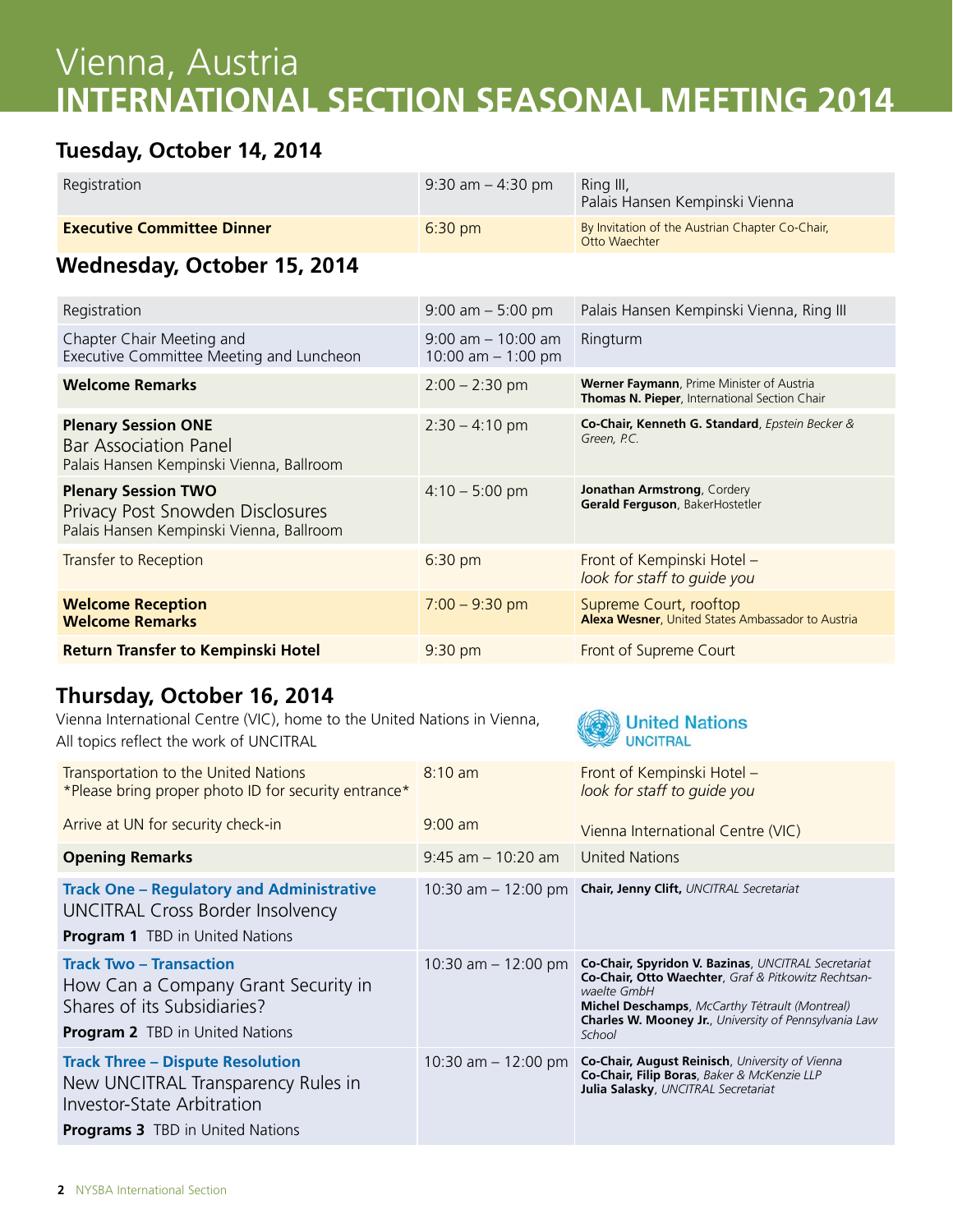| Networking Break                                                                                                                                                   | $12:00 - 12:15$ pm                   |                                                                                                                                                                                                                                                                          |
|--------------------------------------------------------------------------------------------------------------------------------------------------------------------|--------------------------------------|--------------------------------------------------------------------------------------------------------------------------------------------------------------------------------------------------------------------------------------------------------------------------|
| <b>Track One - Regulatory and Administrative</b><br>The Lawyer as a Lobbyist before<br>International Organizations<br><b>Program 4</b> TBD in United Nations       | 12:15 pm - 1:30 pm                   | Co-Chair, Cyril Emery, UNCITRAL Secretariat<br>Sergiy Negoda, United Nations Office for Outer Space<br>Affairs<br><b>Brooke Adele Marshall</b> , Max Planck Institute for<br>Comparative and International Private Law                                                   |
| <b>Track Two - Transaction</b><br>E-Commerce (including Electronic<br>Warehouse Receipts)<br><b>Program 5</b> TBD in United Nations                                | 12:15 pm $-$ 1:30 pm                 | Co-Chair, Jae Sung Lee, UNCITRAL Secretariat<br>Luca Castellani, UNCITRAL Secretariat<br><b>Sieg Eiselen</b> , University of South Africa (UNISA)<br>Rudolf Kaindl, Public Notaries Kaindl, Dürr,<br>Schuller-Köhler & Partner, Vienna                                   |
| <b>Track Three - Dispute Resolution</b><br>Consumer Litigation, Online Dispute<br>Resolution, ADR in Consumer Litigation<br><b>Program 6</b> TBD in United Nations | 12:15 pm $-$ 1:30 pm                 | Co-Chair, Beth Trent, International Institute for Conflict<br>Prevention & Resolution<br>Co-Chair, Marko Baretić, University of Zagreb                                                                                                                                   |
| Lunch                                                                                                                                                              | $1:30 - 3:00$ pm<br>$3:00 - 3:45$ pm | Lunch buffet at the United Nations<br>Tour of the United Nations building                                                                                                                                                                                                |
| Networking Break                                                                                                                                                   | $3:45 - 4:00$ pm                     |                                                                                                                                                                                                                                                                          |
| Track One - Regulatory and Administrative -<br>Women, Entrepreneurship and Access<br>to Finance<br><b>Program 7</b> TBD in United Nations                          | 4:00 pm $-$ 5:15 pm                  | Co-Chair, Monica Canafoglia, UNCITRAL Secretariat<br>Co-Chair, Azish Filabi, U.S. Federal Reserve Bank Legal<br>Department                                                                                                                                               |
| <b>Track Two - Transaction</b><br>CISG – International Sale of Goods<br><b>Program 8</b> TBD in United Nations                                                     | 4:00 pm $-5:15$ pm                   | Co-Chair, Luca Castellani, UNCITRAL Secretariat<br>Milena Djordjević, University of Belgrade<br>Angelo Chianale, University of Torino<br><b>Brigitta Lurger</b> , University of Graz                                                                                     |
| <b>Track Three - Dispute Resolution</b><br><b>UNCITRAL Arbitration Rules</b><br><b>Program 9</b> TBD in United Nations                                             | 4:00 pm $-$ 5:15 pm                  | Co-Chair, Julia Salasky, UNCITRAL Secretariat<br>Co-Chair, Nancy M. Thevenin, Thevenin Arbitration &<br>ADR, LLC<br>James E. Castello, King & Spalding<br>Alice Fremuth-Wolf, VIAC<br>Simon Greenberg, Clifford Chance<br>John H. Rooney, Jr., John H. Rooney, Jr., P.A. |
| <b>Transfer to Dinner from United Nations</b>                                                                                                                      | 5:30 pm                              | Front of United Nations -<br>look for staff to quide you                                                                                                                                                                                                                 |
| Transfer to Dinner from the Kempinski Hotel (guests)                                                                                                               | 5:30 pm                              | Front of Kempinski Hotel -<br>look for staff to guide you                                                                                                                                                                                                                |
| <b>Dinner</b>                                                                                                                                                      | $6:00 - 9:00$ pm                     | Authentic Viennese Heuriger                                                                                                                                                                                                                                              |
| Return transfer to Kempinski Hotel                                                                                                                                 | 9:00 pm                              | look for staff to guide you                                                                                                                                                                                                                                              |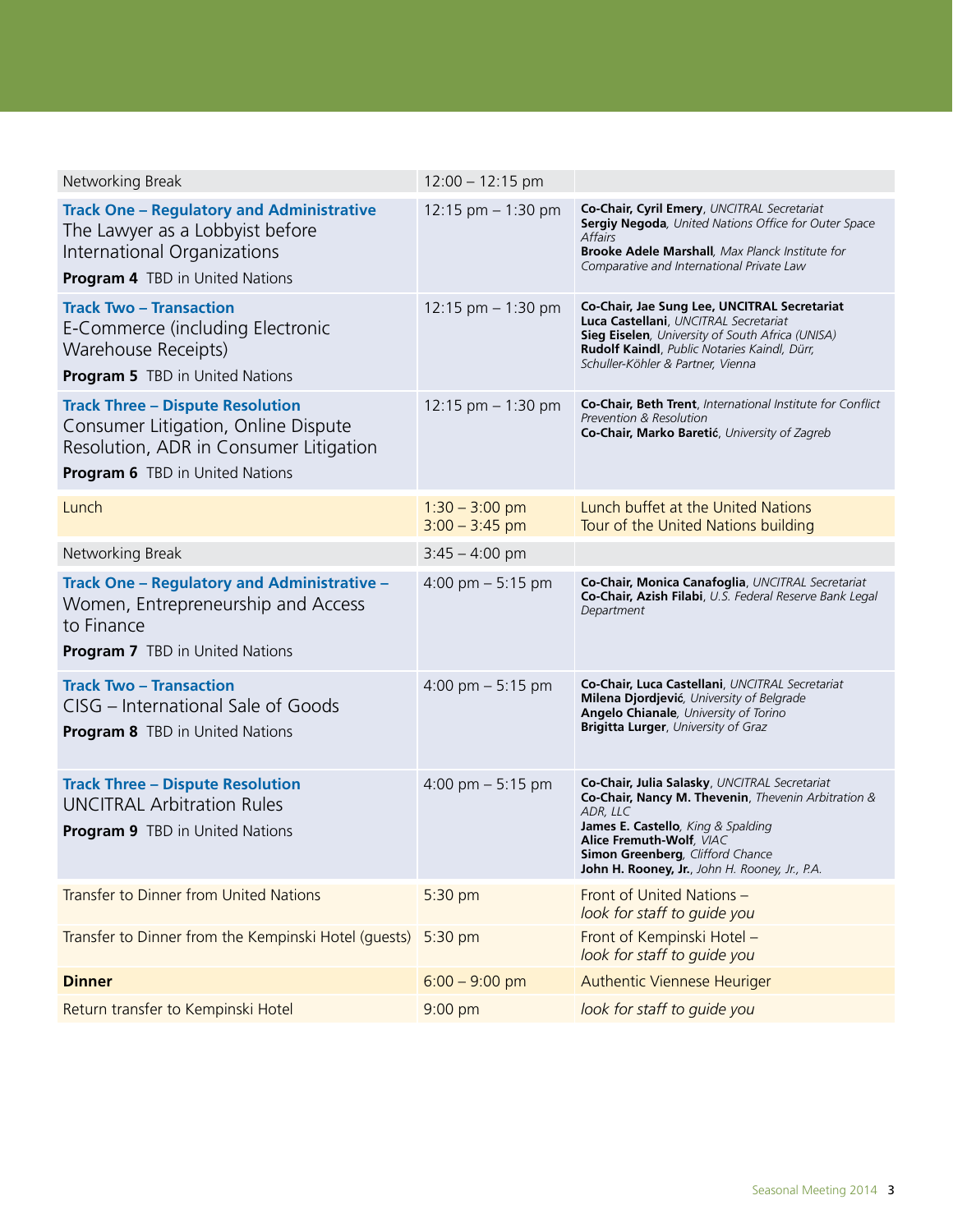# Vienna, Austria **INTERNATIONAL SECTION SEASONAL MEETING 2014**

## **Friday, October 17, 2014 – Kempinski Hotel**

| <b>Track One - Regulatory and Administrative</b><br>Competition Law<br>Program 10 Ballroom II                                            | $8:00$ am $-9:15$ am  | Co-Chair, Patrick Krauskopf, AGON Partners, Zurich /<br>Zurich University ZHAW<br>Co-Chair, Marco Amorese, Studio Legale Amorese<br>Theodor Thanner, Austrian Competition Authority<br>Johannes Stampfer, Coca Cola Europe<br>Florian Neumayr, bpv Hügel<br>Marco Botta, University of Vienna<br>Oliver W. Bretz, Clifford Chance LLP |
|------------------------------------------------------------------------------------------------------------------------------------------|-----------------------|---------------------------------------------------------------------------------------------------------------------------------------------------------------------------------------------------------------------------------------------------------------------------------------------------------------------------------------|
| <b>Track Two - Transaction</b><br>Pitfalls in Private M&A in Europe<br>Program 11 Ballroom I                                             | $8:00$ am $-9:15$ am  | Co-Chair, Gregory E. Ostling, Wachtell, Lipton, Rosen<br>& Katz<br>Co-Chair, Carl-Olof Bouveng, Advokatfirman Lindahl KB<br>Guido Panzera, Barger Prekop Attorneys<br>Benoit Charriere-Bournazel, CBR & Associés<br>Anna Dabrowska, Wardynski<br>Andreas W. Mayr, Dorda Brugger Jordis<br>Graham Gibb, Macfarlanes                    |
| <b>Track Three - Dispute Resolution</b><br>E-Discovery in International Litigation<br>and Arbitration<br>Programs 12 Hansen              | $8:00$ am $-9:15$ am  | Co-Chair, Neil Quartaro, Watson Farley & Williams LLP<br>Co-Chair, Stephan Halder, BDO AG<br>Gerwin Naber, PwC Europe Forensic Technology<br>Solutions<br>Heiko Haller, Baker & McKenzie LLP                                                                                                                                          |
| <b>Track One - Regulatory and Administrative</b><br>Compliance Issues for Multinationals<br>Program 13 Ballroom II                       | $9:15$ am $-10:30$ am | Co-Chair, Robert Leo, Meeks, Sheppard, Leo & Pillsbury<br>Thomas Schaffer, TPA Horwath                                                                                                                                                                                                                                                |
| <b>Track Two - Transaction</b><br>Best Practices in Distribution Contracts<br>Program 14 Ballroom I                                      | $9:15$ am $-10:30$ am | Co-Chair, Andre R. Jaglom, Tannenbaum Helpern Syra-<br>cuse & Hirschtritt LLP<br>Michael J. Dean, Maclay Murray Spens LLP<br>Hernan Pacheco, Pacheco Coto Attorneys At Law<br>Franz Hepp De Sevelinges, Avnet Inc. (EMEA)                                                                                                             |
| <b>Track Three - Dispute Resolution</b><br>Hot Topics in International Arbitration and<br>International Litigation<br>Program 15 Hansen  | $9:15$ am $-10:30$ am | Co-Chair, Jay G. Safer, Locke Lord LLP<br>Pedro Sousa Uva, Miranda Correia Amendoeira &<br>Associados<br>Silvano Donato Lorusso, BLB Studio Legale<br><b>Elisabeth Metzler</b> , Graf & Pitkowitz<br>Clifford J. Hendel, Araoz & Rueda<br>Joseph Kosky, Locke Lord LLP                                                                |
| Networking Break                                                                                                                         | $10:30 - 10:45$ am    | <b>Ballroom Foyer</b>                                                                                                                                                                                                                                                                                                                 |
| <b>Track One - Regulatory and Administrative</b><br><b>FATCA Implementation</b><br>Program 16 Ballroom II                                | 10:45 am $-$ 12:00 pm | Co-Chair, James Shorter, Shorter Law Offices<br><b>Co-Chair, Niklas Schmidt</b> , Wolf Theiss<br>Mariana Eguiarte-Morett, Sánchez Devanny Eseverri<br>Thomas Link, CMS Hasche Sigle<br>Marnin J. Michaels, Baker & McKenzie LLP                                                                                                       |
| <b>Track Two - Transaction</b><br>Cross Border Joint Ventures<br>Program 17 Ballroom I                                                   | 10:45 am $-$ 12:00 pm | Co-Chair, Paul Luiki, Fellner Wratzfeld & Partner<br>Richard Haywood, Reynolds Porter Chamberlain LLP<br>Sergey Shorin, Pepeliaev Group<br>Andrew Johnston, Morris, Nichols, Arsht & Tunnell LLP                                                                                                                                      |
| <b>Track Three - Dispute Resolution</b><br><b>Class Action and Collective Action</b><br>In Arbitration & Litigation<br>Program 18 Hansen | 10:45 am $-$ 12:00 pm | Co-Chair, Jay L. Himes, Labaton Sucharow LLP<br>Co-Chair, Michael Dean, Maclay Murray Espens LLP<br><b>Stacey Anne Mahoney, Bingham McCutchen LLP</b><br>Jay G. Safer, Locke Lord LLP<br>Barbara Helene Steindl, Brauneis Klauser Prändl<br>Rechtsanwälte GmbH                                                                        |
| Lunch<br><b>Luncheon Address</b>                                                                                                         | $12:15 - 1:45$ pm     | Museum of Young Art<br>Jake Slegers, Director of AmCham Slovakia and Chair of<br>AmChams in Europe                                                                                                                                                                                                                                    |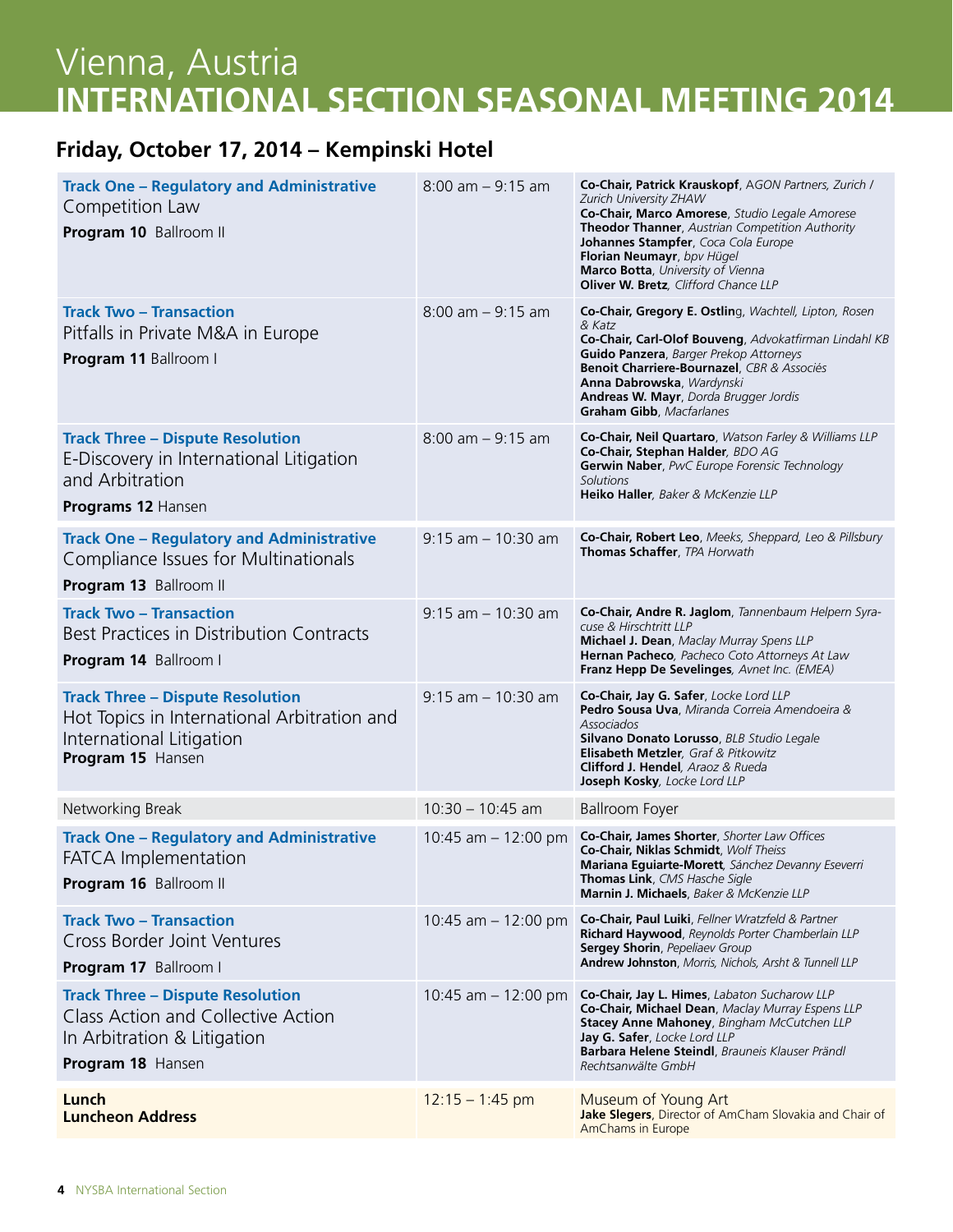| <b>Track One - Regulatory and Administrative</b><br><b>Anti-Corruption Statutes</b><br>Program 19 Ballroom II                           | $2:15 - 3:30 \text{ pm}$ | Co-Chair, Isabel Franco, Koury Lopes Advogados<br>Jonathan Armstrong, Cordery<br>Svetlana London, MGAP (UK) LLP<br>Tomoyuki Otsuki, IBM Japan Ltd                                                                                                                                                                  |
|-----------------------------------------------------------------------------------------------------------------------------------------|--------------------------|--------------------------------------------------------------------------------------------------------------------------------------------------------------------------------------------------------------------------------------------------------------------------------------------------------------------|
| <b>Track Two - Transaction</b><br><b>Expatriates in Europe</b><br>Program 20 Ballroom I                                                 | $2:15 - 3:30 \text{ pm}$ | Co-Chair, Michael Galligan, Phillips Nizer LLP<br><b>Niklas Schmidt</b> , Wolf Theiss<br>Glenn G. Fox, Baker & McKenzie LLP<br>Frank Helman, Helman Law Offices<br>Antonia Marsaglia, Studio Legale Marsaglia<br>Friedrich Schwank, Law Offices Dr. F. Schwank<br>Christian von Oertzen, Flick Gocke Schaumberg    |
| <b>Track Three - Dispute Resolution</b><br>Hot Topics in Intellectual Property<br>Program 21 Hansen                                     | $2:15 - 3:30 \text{ pm}$ | Co-Chair, L. Donald Prutzman, Tannenbaum Helpern<br>Syracuse & Hirschtritt LLP                                                                                                                                                                                                                                     |
| Networking Break                                                                                                                        | $3:30 - 3:45$ pm         | <b>Ballroom Foyer</b>                                                                                                                                                                                                                                                                                              |
| <b>Track One - Regulatory and Administrative</b><br>Issues in the Energy Industry<br>Program 22 Ballroom II                             | $3:45 - 5:00$ pm         | Co-Chair, David Harrell, Locke Lord LLP<br>Co-Chair, Héctor Arangua L., Nader Hayaux & Goebel<br>Lorenzo Parola, Paul Hastings<br>Chris Prior, Locke Lord (UK) LLP<br>Christian Mayer, Fiebinger Polak Leon                                                                                                        |
| <b>Track Two - Transaction</b><br>Trusts In Civil Law Jurisdictions<br>Program 23 Ballroom I                                            | $3:45 - 5:00$ pm         | Co-Chair, Glenn G. Fox, Baker & McKenzie LLP<br>Friedrich Schwank, Law Offices Dr. F. Schwank<br>Michael W. Galligan, Phillips Nizer LLP<br>Frank Helman, Helman Law Offices<br>Antonia Marsaglia, Studio Legale Marsaglia<br><b>Niklas Schmidt</b> , Wolf Theiss<br>Christian von Oertzen, Flick Gocke Schaumberg |
| <b>Track Three - Dispute Resolution</b><br>Recognition of Foreign Judgments:<br>The U.S. and European Perspectives<br>Program 24 Hansen | $3:45 - 5:00$ pm         | <b>Co-Chair, Oleg Rivkin</b> , Carlton Fields Jorden Burt<br>Co-Chair, Dirk Knottenbelt, Houthoff Buruma<br><b>Ron Soffer</b> , Soffer Avocats<br><b>Rudolf F. Coelle, International Legal Consulting</b>                                                                                                          |
| <b>Transfer to Gala Dinner</b><br>Dress Code: Semi-formal                                                                               | 6:15 pm                  | Front of Hotel -                                                                                                                                                                                                                                                                                                   |
| Special Guided Tour "Belvedere at Night"                                                                                                | 6:30 pm                  | <b>Belvedere</b>                                                                                                                                                                                                                                                                                                   |
| <b>Gala Dinner</b><br><b>Speaker Keynote Address: "Klimt's Clients"</b>                                                                 | 7:30 pm                  | Upper Belvedere, Marble Hall<br>Dr. Alfred Weidinger, Deputy Director of the<br><b>Belvedere</b>                                                                                                                                                                                                                   |
| Transfer to Kempinski Hotel                                                                                                             | 11:00 pm                 | Front of Belvedere -                                                                                                                                                                                                                                                                                               |

## **Discounts and Scholarships**

New York State Bar Association members and non-members may receive financial aid to attend this program. Under this policy, anyone who requires financial aid may apply in writing, not later than 20 working days prior to the start of the program, explaining the basis of his/her hardship, and if approved, can receive a discount or scholarship, depending on the circumstances. To apply, please send your request in writing to Tiffany Bardwell at: New York State Bar Association, One Elk Street, Albany, New York 12207. Scholarships are for the CLE portion of the program only and not evening and social functions or tours.



Seasonal Meeting 2014 5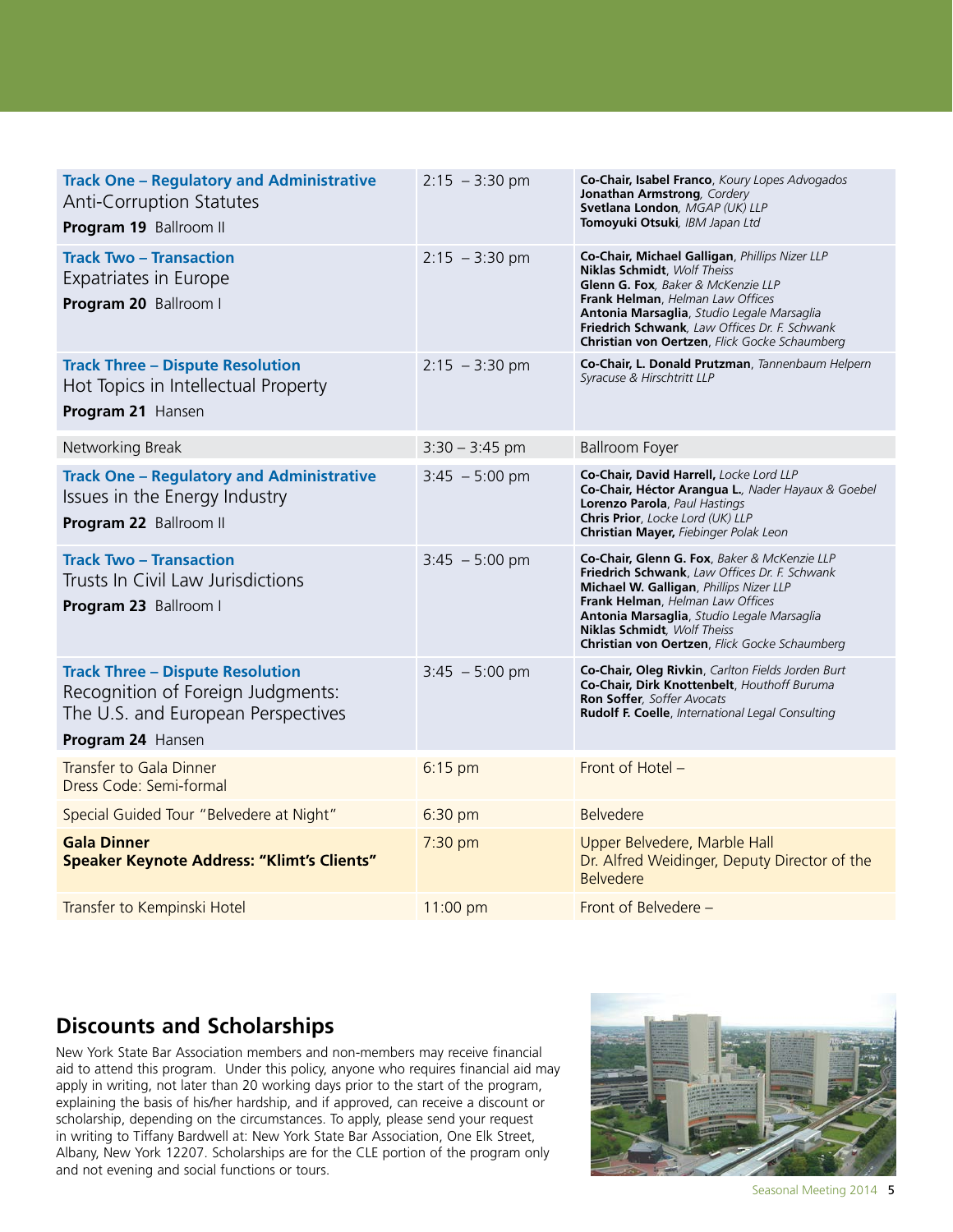# **Hotel Information**

#### **Palais Hansen Kempinski Vienna**

Schottenring 24, 1010, Vienna, Austria Tel +43 1 236 1000 Email Address: info.vienna@kempinski.com

#### **Hotel Reservations**

The 2014 Seasonal Meeting will be held at the Palais Hansen Kempinski Vienna. The deadline to submit hotel reservations is Monday, September 22nd. Availability of rooms is not guaranteed up to the cut-off date and reservations received after the above date are accepted on a space and rate availability basis and cannot be guaranteed at the conference rate.

Discounted room rates for our program are 245.00 euros for single occupancy and 265.00 euros for double occupancy.

Attendees must make their hotel reservations directly with the hotel by visiting, **www.nysba.org/viennahotelreservation.**  The discounted rate is only available through the website link and will not be available on the hotel's main webpage.



#### **Tours**

For information on pre and post tours, as well as spouse/guest day tours, please visit **www.nysba.org/viennapreposttours**.

#### **Travelers Information and Airline Discounts**

Please review your country's requirements regarding travel to Austria. NYSBA is not responsible for attendees who do not properly obtain the required travel documentation to attend this event in Vienna.

**Austrian Airlines is delighted to be the "Official Carrier" for the International Section Seasonal Meeting in Vienna.** All participants and accompanying persons attending the meeting are offered a 15% discount off all published fares for Austrian Airlines flights to Vienna. Book your flights online at www.austrian.com and save 15% on all applicable fares!

Simply enter the following code in the eVoucher field on the Austrian homepage booking engine: **Code: NYSBA14**

#### **Conditions:**

- Booking period: now until October 17th, 2014
- Valid for flights to Vienna and return as of October 7th, 2014 until October 24th, 2014 (final date for return flight) on OS operated flights.



#### **Important CLE Information**

The New York State MCLE Board requirement for Attorneys in practice beyond the first two years after admission to the Bar is 24 credit hours per biennial registration cycle, with four hours of these credit hours earned in the area of ethics and professionalism. *This program will satisfy up to 15.5 MCLE credit hours including up to 2.0 hours in ethics and/or up to 13.5 hours in the general category.* The ethics portion of this program will qualify for MCLE credit for newly admitted attorneys; however, the balance of the program will not qualify since it is not a basic practical skills program.

#### *Don't miss your chance to earn these CLE credits. Sign up now!*

**Accommodations for Persons with Disabilities:** NYSBA will make reasonable modifications/accommodations to allow participation in its services, programs, or activities by persons with disabilities. NYSBA will provide auxiliary aids and services upon request. NYSBA will remove architectural barriers and communication barriers that are structural in nature where readily achievable. To request auxiliary aids or services or if you have any questions regarding accessibility, please contact Tiffany Bardwell at [tbardwell@nysba.org](mailto:tbardwell%40nysba.org?subject=) or 518/487.5675.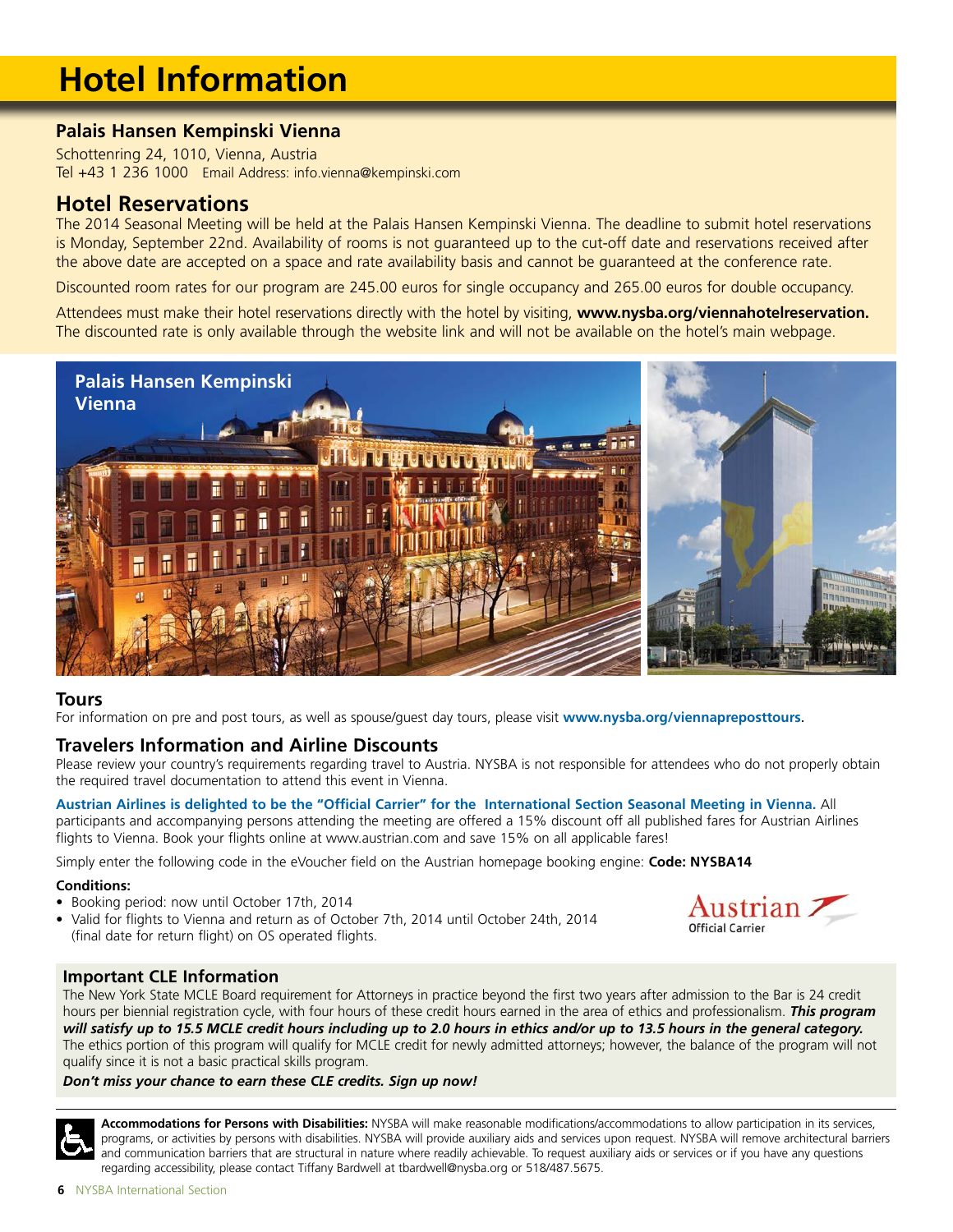## NEW YORK STATE BAR ASSOCIATION

#### **PERSONAL INFORMATION:**

| First-time attendee _________ Are you a Speaker? __________ On program # _______ |  |
|----------------------------------------------------------------------------------|--|

| <b>VIENNA FEES</b><br>Fees are quoted in U.S. dollars | Until<br>September<br>1.2014 | After<br>September<br>2,2014 |
|-------------------------------------------------------|------------------------------|------------------------------|
| <b>Member Attorney</b>                                |                              |                              |
| Standard                                              | \$1,195.00                   | \$1,295.00                   |
| Attorneys admitted 2008 or later                      | \$895.00                     | 995.00                       |

| <b>Non Section Member Attorney</b> |                       |  |
|------------------------------------|-----------------------|--|
| Standard                           | \$1,395.00 \$1,495.00 |  |
| Attorneys admitted 2008 or later   | \$995.00 \$1,095.00   |  |
|                                    |                       |  |

| <b>Spouse/Guest Registration</b> |          |          |
|----------------------------------|----------|----------|
| Accompanying Person              | \$795.00 | \$795.00 |

Spouse/Guest fee Includes: Welcome Reception, Thursday dinner at Heuriger and Friday Belvedere at Night tour, cocktail reception and Gala dinner; as well as applicable transportation.

#### **ACTIVITIES:**

| Please indicate sessions you plan to attend:<br><b>Wednesday, October 15</b> |                                     |                              |  |
|------------------------------------------------------------------------------|-------------------------------------|------------------------------|--|
| <b>Q</b> Plenary Session One                                                 |                                     | <b>Q</b> Plenary Session Two |  |
| <b>Thursday, October 16</b>                                                  |                                     |                              |  |
| $\Box$ Program 1                                                             | $\Box$ Program 2                    | $\Box$ Program 3             |  |
| $\Box$ Program 4                                                             | $\Box$ Program 5                    | $\Box$ Program 6             |  |
| $\Box$ Program 7                                                             | $\Box$ Program 8                    | $\Box$ Program 9             |  |
| <b>Friday, October 17</b>                                                    |                                     |                              |  |
| $\Box$ Program 10                                                            | $\Box$ Program 11                   | $\Box$ Program 12            |  |
|                                                                              | $\Box$ Program 13 $\Box$ Program 14 | Program 15                   |  |
|                                                                              | $\Box$ Program 16 $\Box$ Program 17 | $\Box$ Program 18            |  |
| $\Box$ Program 19                                                            | $\Box$ Program 20                   | $\Box$ Program 21            |  |
| $\Box$ Program 22                                                            | $\Box$ Program 23                   | $\Box$ Program 24            |  |
| Please indicate social functions you plan to attend:                         |                                     |                              |  |

#### **Wednesday, October 15** ❑ Welcome Reception - Supreme Court **Thursday, October 16** ❑ Cocktail Reception and Dinner – Heuriger **Friday, October 17** ❑ Gala Reception and Dinner – Belvedere

# **REGISTRATION FORM**

**International Section** Seasonal Meeting—Vienna October 15–17, 2014

#### **Palais Hansen Kempinski Vienna** Vienna, Austria

#### **Registration fees include:**

Programming and costs associated with programming, favors, coffee breaks, attorneys' lunches Thursday and Friday, cocktail receptions, dinners on Thursday and Friday (Gala dinner), as well as transportation and CLE credit.

To receive MCLE credit, attorneys must pay an attorney registration fee.

#### **Cancellation Notice:**

Notice of cancellation must be received by September 26, 2014 in order to obtain a refund of fees.

#### **Email or Fax this form to:**

Tiffany Bardwell New York State Bar Association One Elk Street, Albany, New York 12207

**Telephone:** 518.487.5675 **Fax:** 518.463.5993 **Email:** tbardwell@nysba.org

### **PAYMENT INFORMATION:**

Payment for registration fees will be accepted by credit card only. Please include the name and address of the credit card holder if it is different from the registered attorney.

| □ Charge \$ _________________ to:                     |  |  |  |  |
|-------------------------------------------------------|--|--|--|--|
| $\Box$ American Express $\Box$ MasterCard $\Box$ Visa |  |  |  |  |
|                                                       |  |  |  |  |
|                                                       |  |  |  |  |
|                                                       |  |  |  |  |
| Authorized Signature                                  |  |  |  |  |
|                                                       |  |  |  |  |
|                                                       |  |  |  |  |
|                                                       |  |  |  |  |
|                                                       |  |  |  |  |
|                                                       |  |  |  |  |